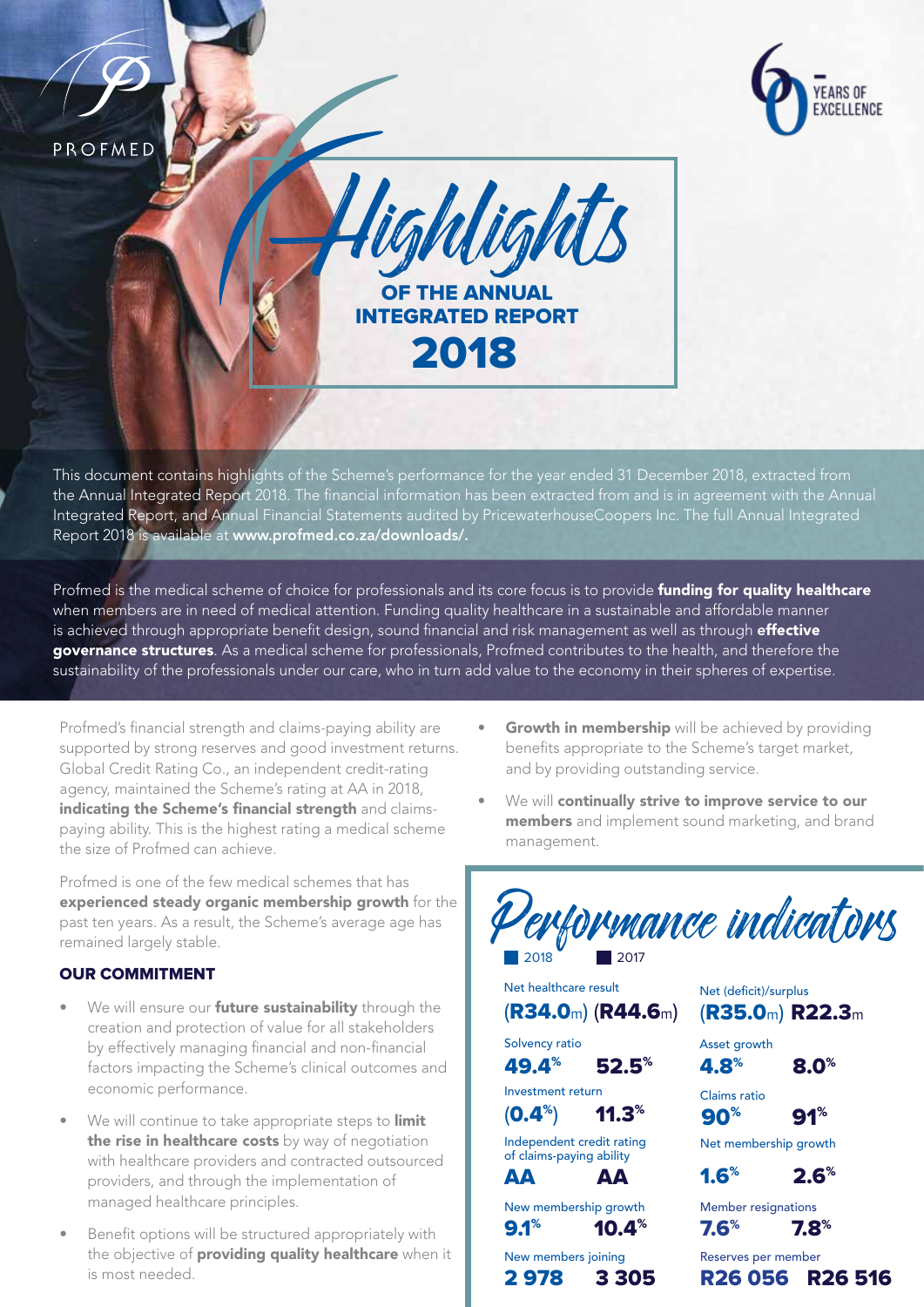Our Chairman's REPORT

In 2019, Profmed celebrates 60 years of providing excellent healthcare benefits for professionals. Although Profmed was registered as a medical scheme in 1969, it was operated out of The Professional Provident Society providing benefits to professionals as early as 1959. This milestone is befitting of the results presented here for 2018. Despite the many challenges facing medical schemes, and set-backs in certain investment categories and the socio-political arena in particular, Profmed's results are satisfying.

#### FINANCIAL RESULTS

The number of high-cost claims incurred by Profmed in 2017 was not repeated in 2018 and Profmed's claims are in line with budget for 2018. Our property and equity portfolios were negatively affected by the global economic climate and the domestic socio-political environment, which impacted the Scheme's investment returns.

The one percentage point increase in VAT which came into effect on 1 April 2018 cost the Scheme R10 million. As medical schemes are not VAT registered, the Scheme elected to absorb this additional expense rather than pass it on to members through contribution increases or a reduction in benefits.

Membership growth was positive in 2018 with new members joining the Scheme exceeding target. Overall membership increased by 1.6% to 33 125 but this increase in membership put a strain on the Scheme's solvency ratio, which closed at 49.4% at the end of December 2018 – 3.1% down from 2017. This is still a very healthy solvency from which the Scheme can draw to ensure members continue to receive quality healthcare benefits.

Imperative to the sustainability of the Scheme is continued membership growth. While the Scheme continued to grow in an industry that is stagnating in membership, the tough economic situation in South Africa constrained the decisionmaking of potential members. To meet the needs of these potential members, the Scheme introduced the Savvy network options in the 2019 benefit year. Initial indications

are that these options have been very well received by both existing members and the market, which augurs well for the Scheme's future growth.

### SERVICE LEVELS

Profmed's service is amongst the best in the medical scheme industry. The calibre of call centre staff, the structure of processes, the design of benefits and the channels of communication for members are all driven by Profmed's objective and business model of meeting the expectation of excellence by professionals. Call centres operate eleven hours a day, as well as on Saturday mornings, with a focus on outbound engagement with members to resolve queries quickly and satisfactorily.

The results of a member satisfaction survey undertaken in September showed that 88% of participants were satisfied with Profmed as their medical scheme. This is above the industry benchmark.

Profmed's mobile App aims to make engagement by members with us quick and convenient, and is successfully used to communicate important information and messages to members. The App enjoys good uptake by members and the features on the App are continually enhanced to remain relevant and to meet the needs of busy professionals.

### SCHEME GOVERNANCE

The Scheme has a robust approach to governance. The tenets of governance are not merely principles that are applied to the running of the Scheme. They form the essence of how we conduct our relationships with our members and stakeholders, how we formulate protocols and processes, and how we live out our responsibilities – both as trustees on the Board and as staff of the Scheme.

To further enhance our transparency with all our stakeholders, the Profmed website houses a Corporate Governance page that contains policies, charters and other documents to provide assurance of the Scheme's commitment to good business practices.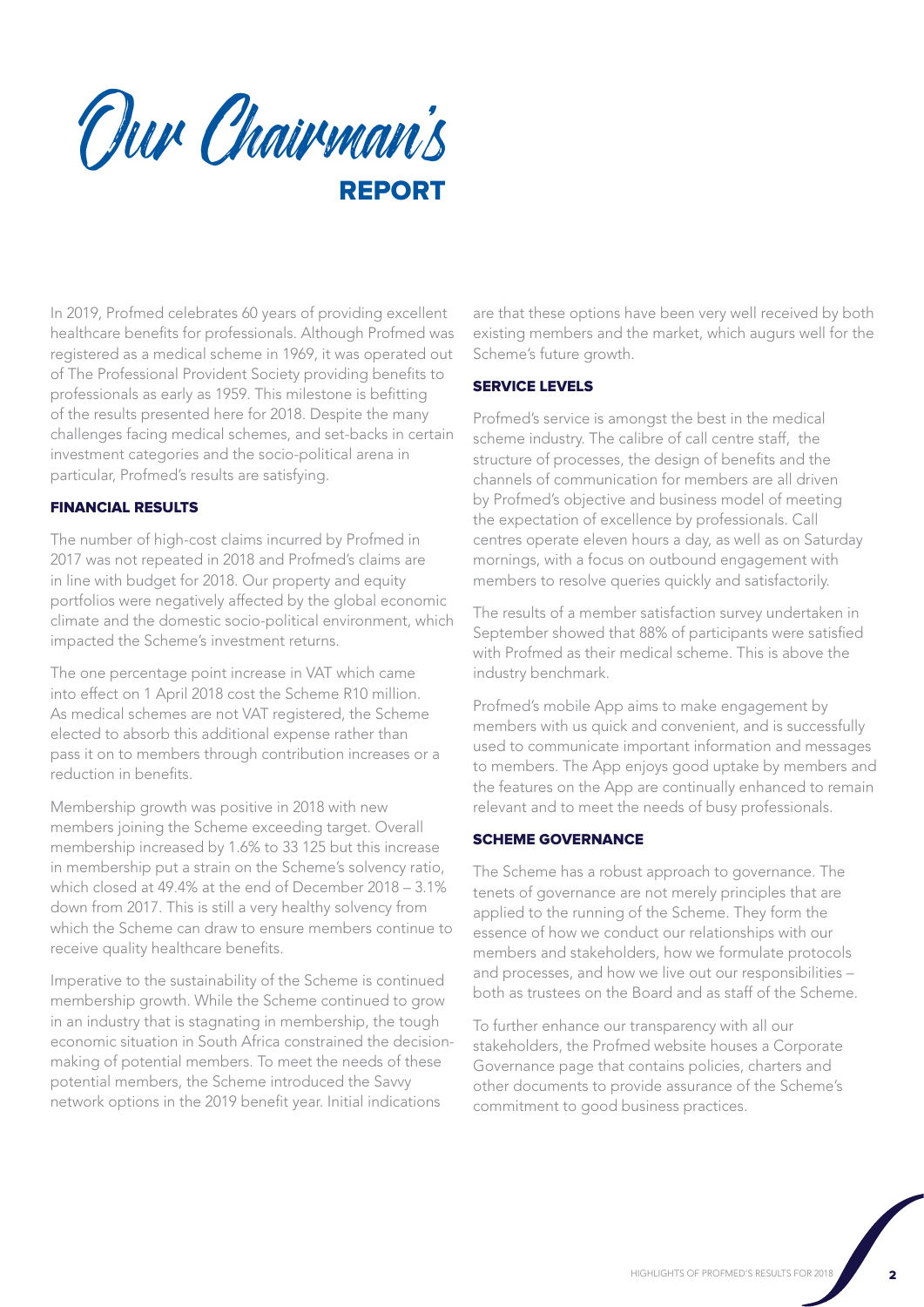#### HEALTHCARE ENVIRONMENT

The healthcare industry was put under pressure in 2018 with the release of three important pieces of legislation and reports that required detailed consideration and comment by the various players in the industry. The long-awaited Medical Schemes Amendment Bill and the National Health Insurance Bill were gazetted on 21 June 2018 and the Health Market Inquiry Provisional Report was released shortly thereafter on 5 July 2018. Significant time and resources were expended in providing meaningful comment to these proposed reforms. See page 7 of the full Annual Integrated Report for further comment in this regard, available at www.profmed.co.za/downloads/.

### OUR NEW PRINCIPAL OFFICER

After more than 15 years at the helm of Profmed, Graham Anderson retired as Principal Officer and Chief Executive effective 31 December 2018. We thank Graham for imparting his extensive knowledge and experience to bringing Profmed to where it is today, and we wish him well in his retirement.

Craig Comrie, a Chartered Accountant, took over as Principal Officer and Chief Executive on 1 January 2019 and brings with him 17 years' experience in the medical scheme administration field. We welcome Craig and look forward to his contribution to the future success and growth of the Scheme.

### CLOSING

After having served as a trustee on the Board for 12 years, the last of which as Chairman, I will be retiring from the Board at the annual general meeting on 4 June 2019. It has been a pleasure and a privilege to serve the members of Profmed and to work with trustees of such high calibre and integrity.

I thank my fellow trustees for their insight and the experience and skill they have made available to the Board, and for the critical and robust debate that ensured sound decision-making. I also wish to thank the staff in the Executive Office and at our Administrator, PPS Healthcare Administrators, for putting Profmed first as they carry out their roles and responsibilities, and for embodying the authenticity of Profmed's brand and ethos.

The future of Profmed is in good hands.

Dr RD Shuttleworth Chairman 10 April 2019

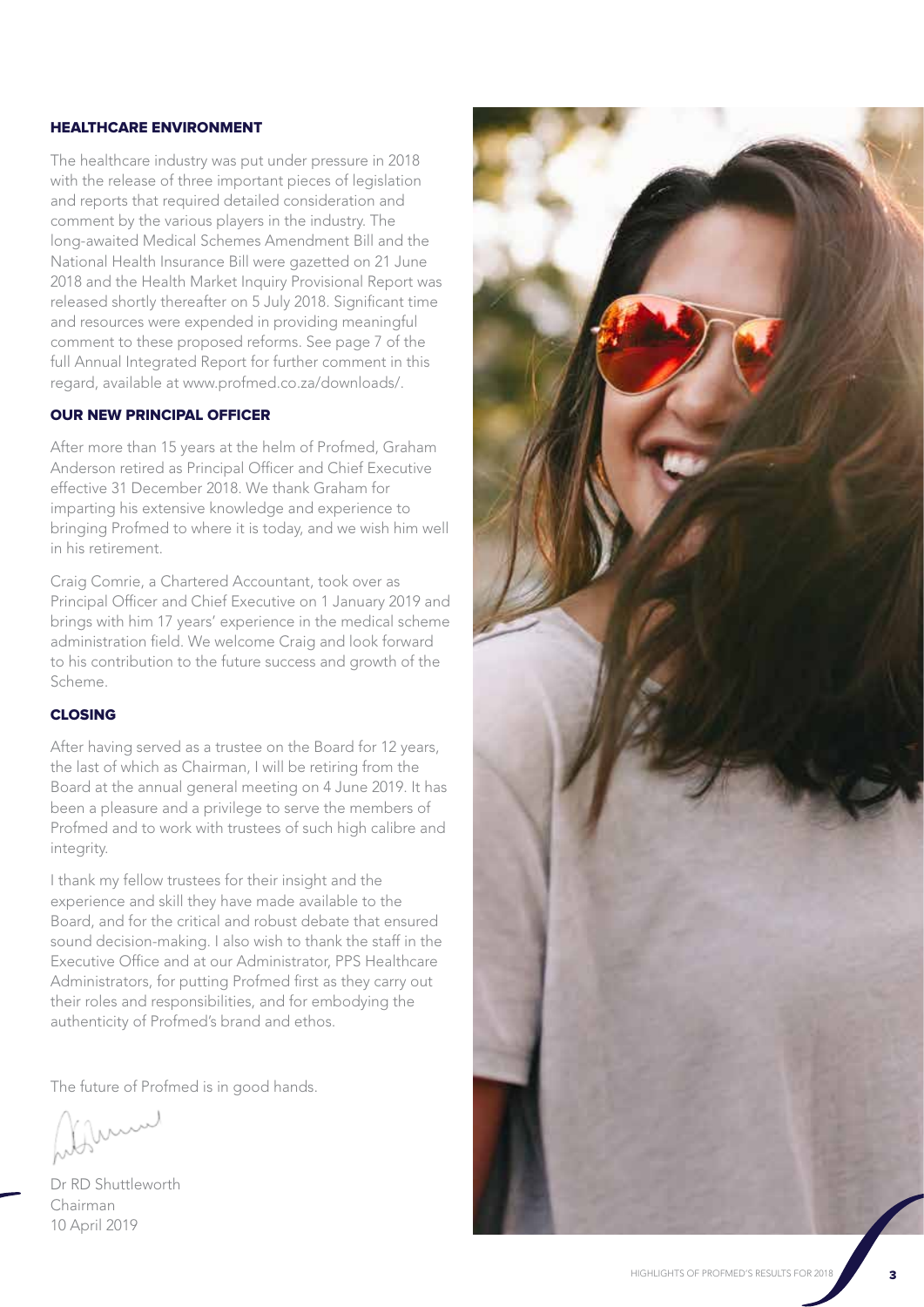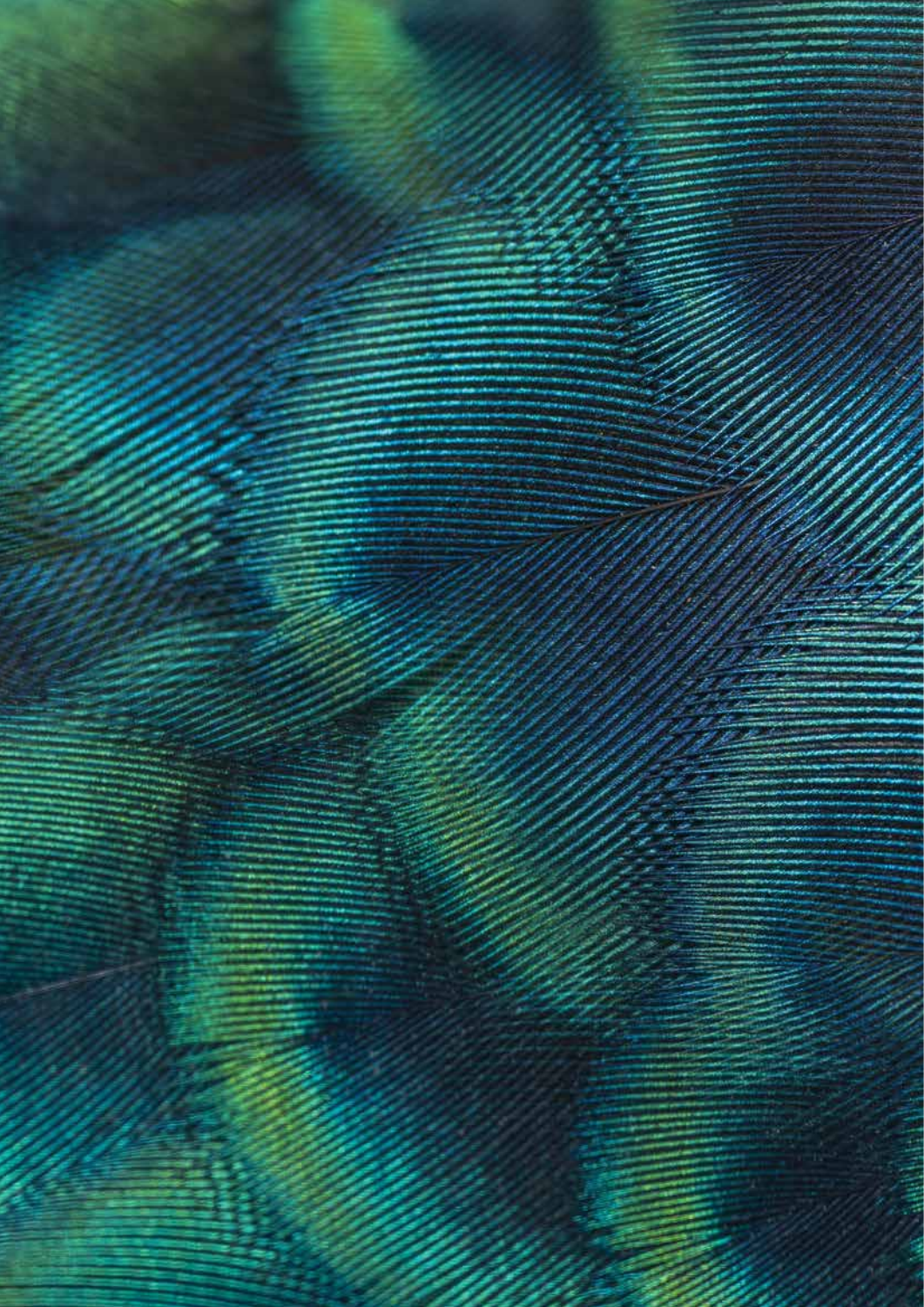Solvency

|                                                                                                          | 2018<br><b>R'000</b> | 2017<br><b>R'000</b> |
|----------------------------------------------------------------------------------------------------------|----------------------|----------------------|
| Total members' funds per Statement of Financial Position                                                 | 829 971              | 864 979              |
| Less: Cumulative unrealised investment gains                                                             | (6502)               | (60910)              |
| ACCUMULATED FUNDS PER REGULATION 29 OF THE REGULATIONS TO<br><b>THE MSA</b>                              | 823 469              | 804 069              |
|                                                                                                          |                      |                      |
| ANNUAL CONTRIBUTION INCOME PER STATEMENT OF COMPREHENSIVE<br><b>INCOME</b>                               | 1 668 455            | 1 532 948            |
| Accumulated funds ratio calculated as the ratio of accumulated funds/gross<br>annual contributions x 100 | 49.4%                | 52.5%                |

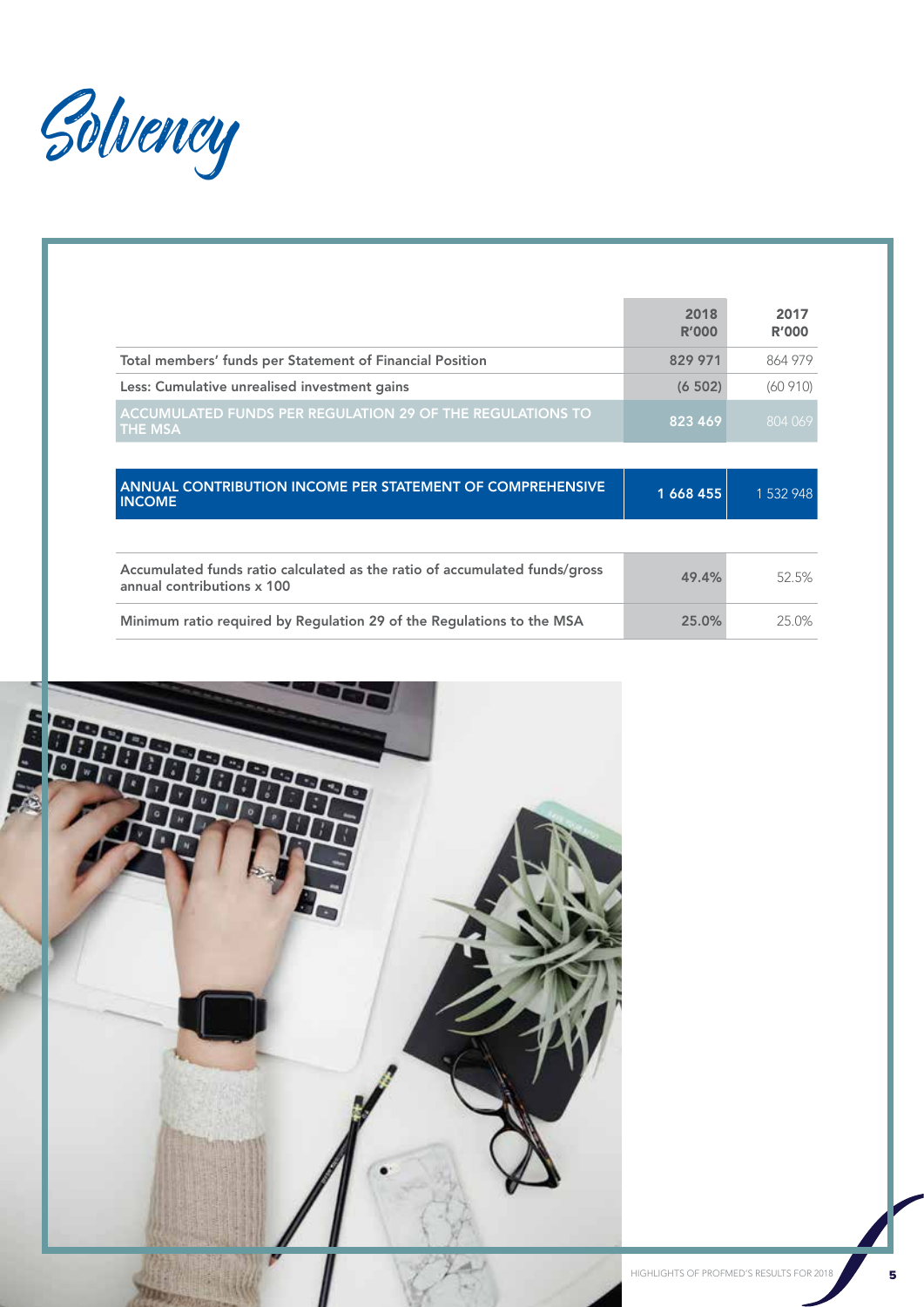Operational statistics PER BENEFIT OPTION

| 2018                                                                                        | <b>ProPinnacle</b> | <b>ProSecure</b><br><b>Plus</b> | <b>ProSecure</b>   | <b>ProActive</b><br><b>Plus</b> | <b>ProActive</b> | <b>Total</b><br><b>Scheme</b> |
|---------------------------------------------------------------------------------------------|--------------------|---------------------------------|--------------------|---------------------------------|------------------|-------------------------------|
| <b>NON-FINANCIAL HIGHLIGHTS</b>                                                             |                    |                                 |                    |                                 |                  |                               |
| Number of members at year-end                                                               | 1641               | 2 2 4 6                         | 7661               | 7 907                           | 13670            | 33 125                        |
| Average number of members for<br>the year                                                   | 1653               | 2 2 8 2                         | 7774               | 7850                            | 13661            | 32 220                        |
| Number of beneficiaries at<br>year-end                                                      | 2 907              | 4 3 0 6                         | 15820              | 17 552                          | 30 154           | 70739                         |
| Average number of beneficiaries<br>for the year                                             | 2949               | 4 3 9 8                         | 16 108             | 17 429                          | 30 158           | 71 042                        |
| Dependant ratio at year-end                                                                 | 0.77               | 0.92                            | 1.07               | 1.22                            | 1.21             | 1.14                          |
| Average age of beneficiaries                                                                | 59.6               | 53.1                            | 48.0               | 35.6                            | 36.8             | 40.9                          |
| Pensioner ratio (65 years and older)                                                        | 50%                | 40%                             | 29%                | 10%                             | 10%              | 18%                           |
| <b>FINANCIAL HIGHLIGHTS</b>                                                                 |                    |                                 |                    |                                 |                  |                               |
| Average net contributions per<br>beneficiary per month                                      | R5 977             | R3 444                          | R <sub>2</sub> 726 | R1 437                          | R1 237           | R1 957                        |
| Average relevant healthcare<br>expenditure per beneficiary per<br>month                     | R6743              | R3 214                          | R <sub>2</sub> 614 | R1 125                          | R968             | R1 759                        |
| Average non-healthcare<br>expenditure per beneficiary per<br>month                          | R286               | R <sub>264</sub>                | R246               | R230                            | R231             | <b>R238</b>                   |
| Relevant healthcare expenditure<br>as a percentage of gross<br>contributions (claims ratio) | 113%               | 93%                             | 96%                | 78%                             | 78%              | 90%                           |
| Non-healthcare expenditure as a<br>percentage of gross contributions                        | 4.8%               | 7.7%                            | 9.0%               | 16.0%                           | 18.7%            | 12.2%                         |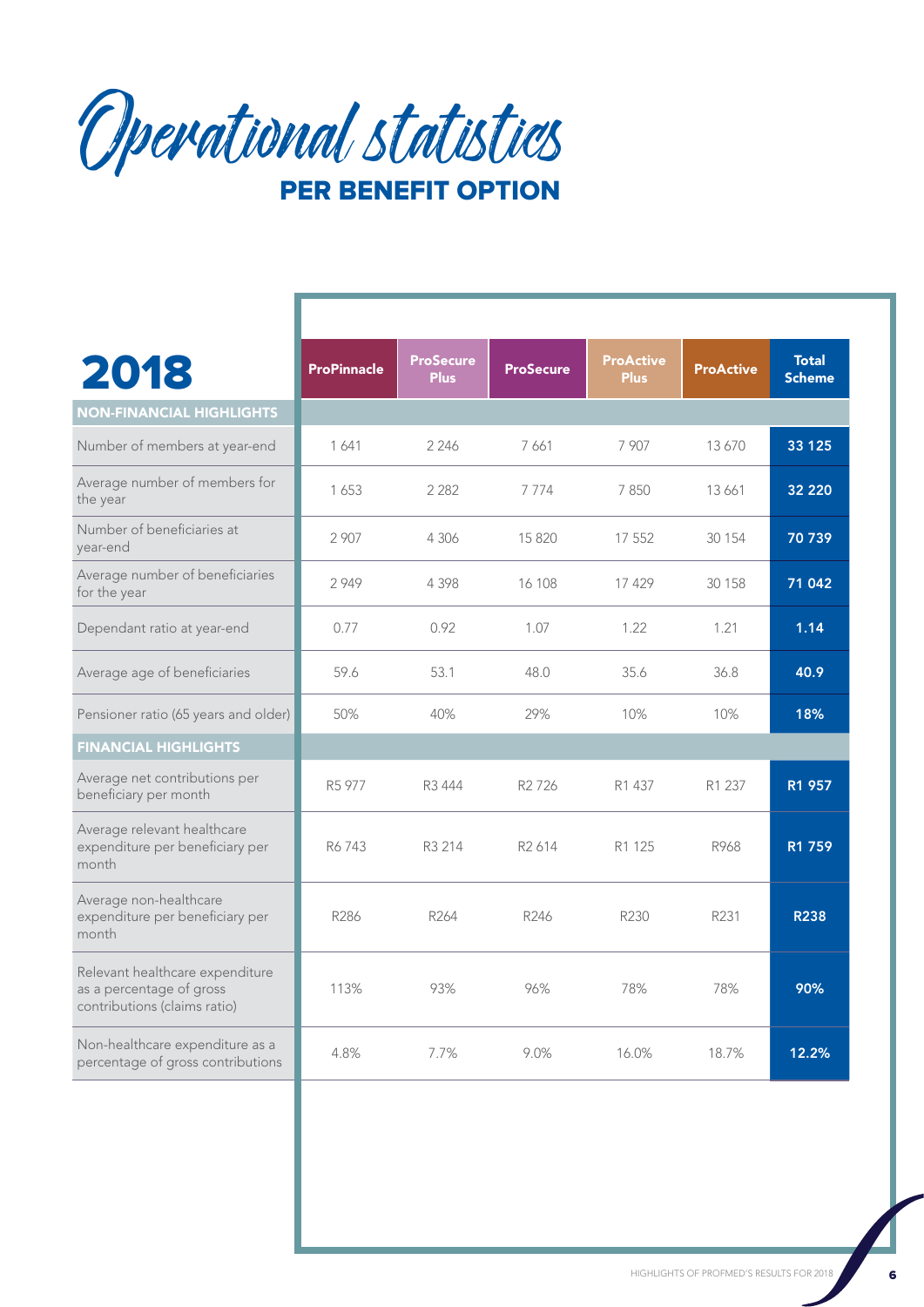| 2017                                                                                        | <b>ProPinnacle</b> | <b>ProSecure</b><br><b>Plus</b> | <b>ProSecure</b>   | <b>ProActive</b><br><b>Plus</b> | <b>ProActive</b> | <b>Total</b><br><b>Scheme</b> |
|---------------------------------------------------------------------------------------------|--------------------|---------------------------------|--------------------|---------------------------------|------------------|-------------------------------|
| <b>NON-FINANCIAL HIGHLIGHTS</b>                                                             |                    |                                 |                    |                                 |                  |                               |
| Number of members at year-end                                                               | 1709               | 2 3 6 2                         | 7988               | 7 211                           | 13 3 5 1         | 32 621                        |
| Average number of members for<br>the year                                                   | 1729               | 2 3 9 9                         | 8 1 0 6            | 7 1 9 1                         | 13 241           | 32 665                        |
| Number of beneficiaries at<br>year-end                                                      | 3 1 2 7            | 4598                            | 16 650             | 16 109                          | 29 708           | 70 192                        |
| Average number of beneficiaries<br>for the year                                             | 3 2 0 3            | 4689                            | 16 947             | 16 0 51                         | 29 453           | 70 342                        |
| Dependant ratio at year-end                                                                 | 0.83               | 0.95                            | 1.08               | 1.23                            | 1.23             | 1.15                          |
| Average age of beneficiaries                                                                | 58.3               | 51.6                            | 46.9               | 34.9                            | 36.5             | 40.6                          |
| Pensioner ratio (65 years and older)                                                        | 46%                | 36%                             | 27%                | 9%                              | 9%               | 17%                           |
| <b>FINANCIAL HIGHLIGHTS</b>                                                                 |                    |                                 |                    |                                 |                  |                               |
| Average net contributions per<br>beneficiary per month                                      | R5 310             | R3 108                          | R <sub>2470</sub>  | R1 299                          | R1 136           | R1 816                        |
| Average relevant healthcare<br>expenditure per beneficiary per<br>month                     | R5817              | R <sub>3</sub> 480              | R <sub>2</sub> 378 | R985                            | R850             | R1 650                        |
| Average non-healthcare<br>expenditure per beneficiary per<br>month                          | R254               | R241                            | R225               | R211                            | R212             | <b>R219</b>                   |
| Relevant healthcare expenditure<br>as a percentage of gross<br>contributions (claims ratio) | 110%               | 112%                            | 96%                | 76%                             | 75%              | 91%                           |
| Non-healthcare expenditure as a<br>percentage of gross contributions                        | 4.8%               | 7.8%                            | 9.1%               | 16.2%                           | 18.6%            | 12.0%                         |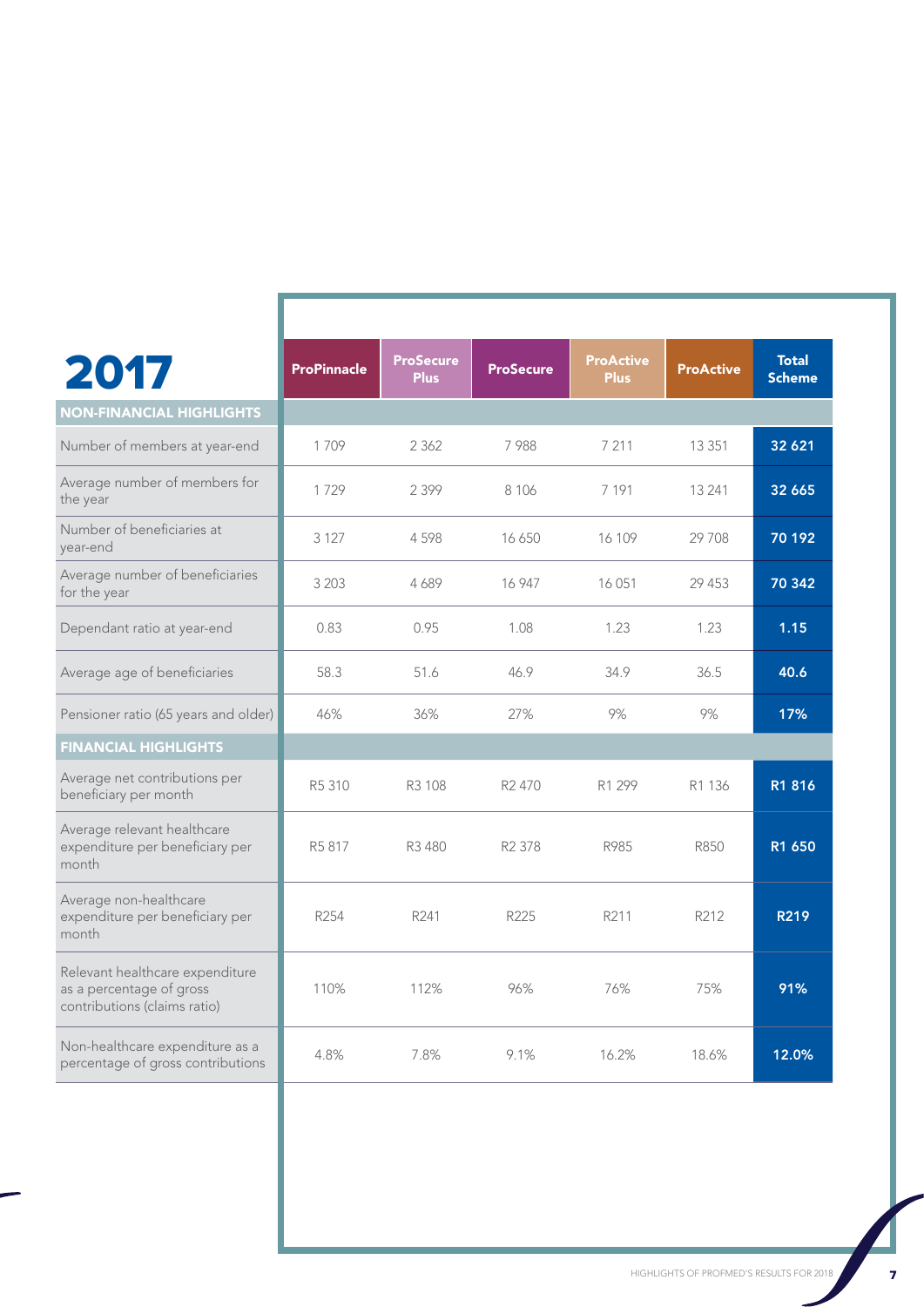Statement of financial position

| <b>ASSETS</b>                                          | 2018<br><b>R'000</b> | 2017<br><b>R'000</b> |
|--------------------------------------------------------|----------------------|----------------------|
| <b>NON-CURRENT ASSETS</b>                              | 793 498              | 816 068              |
| Property, plant and equipment                          | 21 946               | 21 099               |
| Available-for-sale financial assets                    |                      | 794 969              |
| Financial assets at fair value through profit and loss | 771 552              |                      |
| <b>CURRENT ASSETS</b>                                  | 128 978              | 153 008              |
| Available-for-sale financial assets                    |                      | 142791               |
| Financial assets at fair value through profit and loss | 113 566              |                      |
| Financial assets at amortised cost                     | 6875                 |                      |
| Accounts receivable                                    | 2 8 0 7              | 3 5 5 5              |
| Cash and cash equivalents                              | 5730                 | 6662                 |
| <b>TOTAL ASSETS</b>                                    | 922 476              | 969 076              |

## LIABILITIES

| <b>CURRENT LIABILITIES</b>          | 92 505 | 104 097 |
|-------------------------------------|--------|---------|
| Accounts payable                    | 30 109 | 53 269  |
| <b>Outstanding claims provision</b> | 62 396 | 50 828  |
| I TOTAL LIABILITIES                 | 92 505 | 104 097 |

|  | <b>TOTAL NET ASSETS</b> | 829 971 | 1979 |
|--|-------------------------|---------|------|
|--|-------------------------|---------|------|

# MEMBERS' FUNDS AND RESERVES

| I MEMBERS' FUNDS AND RESERVES       | 829 971 | 864 979 1 |
|-------------------------------------|---------|-----------|
| <b>Accumulated funds</b>            | 829 971 | 804 069   |
| <b>Revaluation reserve</b>          |         | 60.910    |
| <b>IMEMBERS' FUNDS AND RESERVES</b> | 829 971 | 864 979   |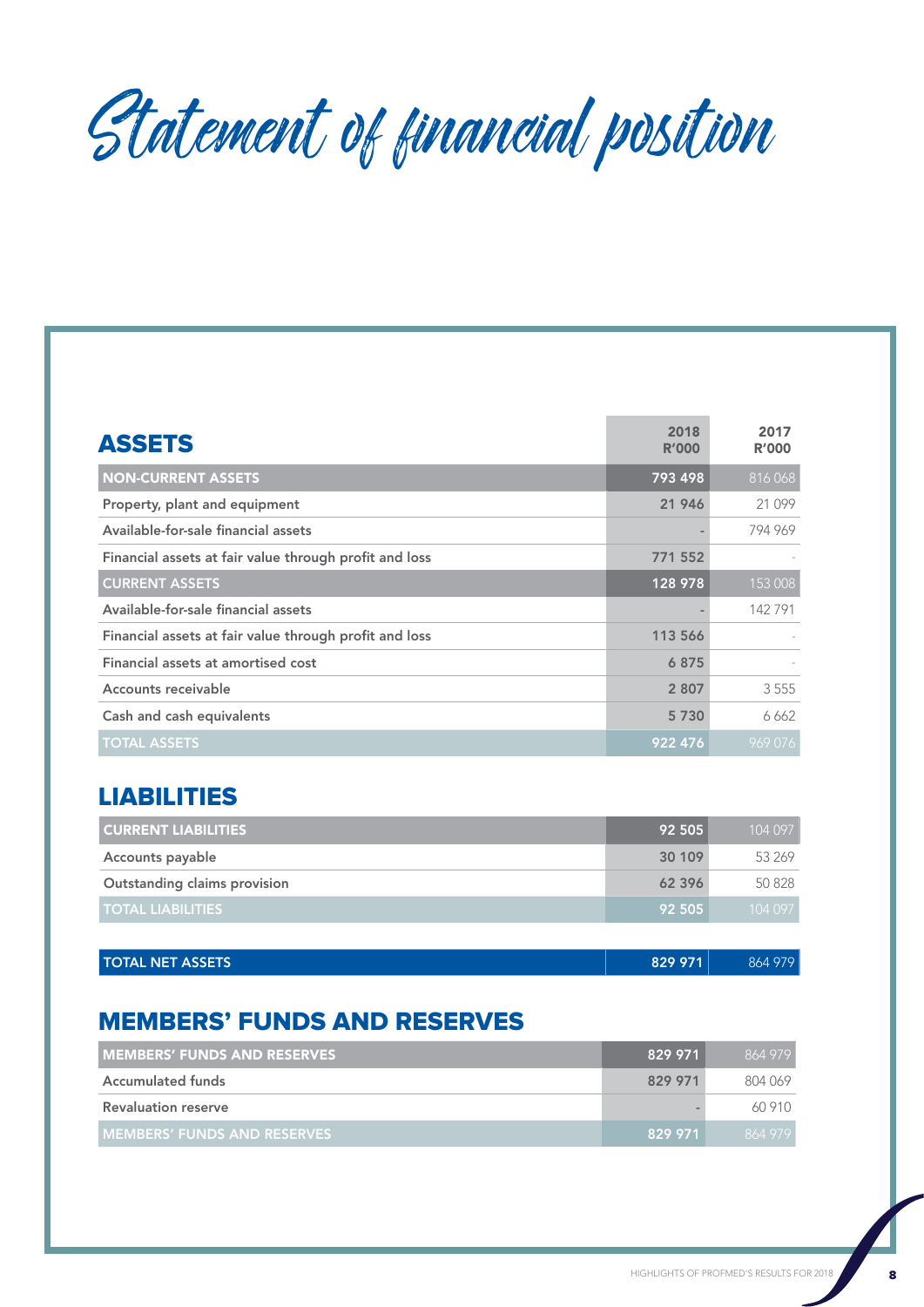Statement of cash flows

|                                                       | 2018<br><b>R'000</b> | 2017<br><b>R'000</b> |
|-------------------------------------------------------|----------------------|----------------------|
| <b>CASH FLOW FROM OPERATING ACTIVITIES</b>            |                      |                      |
| Cash (utilised) from operations                       | (43714)              | (32 208)             |
| <b>CASH FLOW FROM INVESTING ACTIVITIES</b>            |                      |                      |
| Acquisition of property, plant and equipment          | (1886)               | (1138)               |
| Proceeds on disposal of property, plant and equipment |                      | 12                   |
| Funds transferred to the asset manager                | (23 000)             | (25000)              |
| Funds withdrawn from the asset manager                | 62 000               | 54 000               |
| Interest: Call and current bank accounts              | 3 6 4 2              | 3 3 6 8              |
| Net rental income                                     | 2025                 | 1 3 4 5              |
| NET CASH GENERATED FROM INVESTING ACTIVITIES          | 42782                | 32 587               |
| Net (decrease)/increase in cash and cash equivalents  | (932)                | 379                  |
| Cash and cash equivalents at beginning of year        | 6 6 6 2              | 6 2 8 3              |
| CASH AND CASH EQUIVALENTS AT END OF YEAR              | 5730                 | 6 6 6 2              |

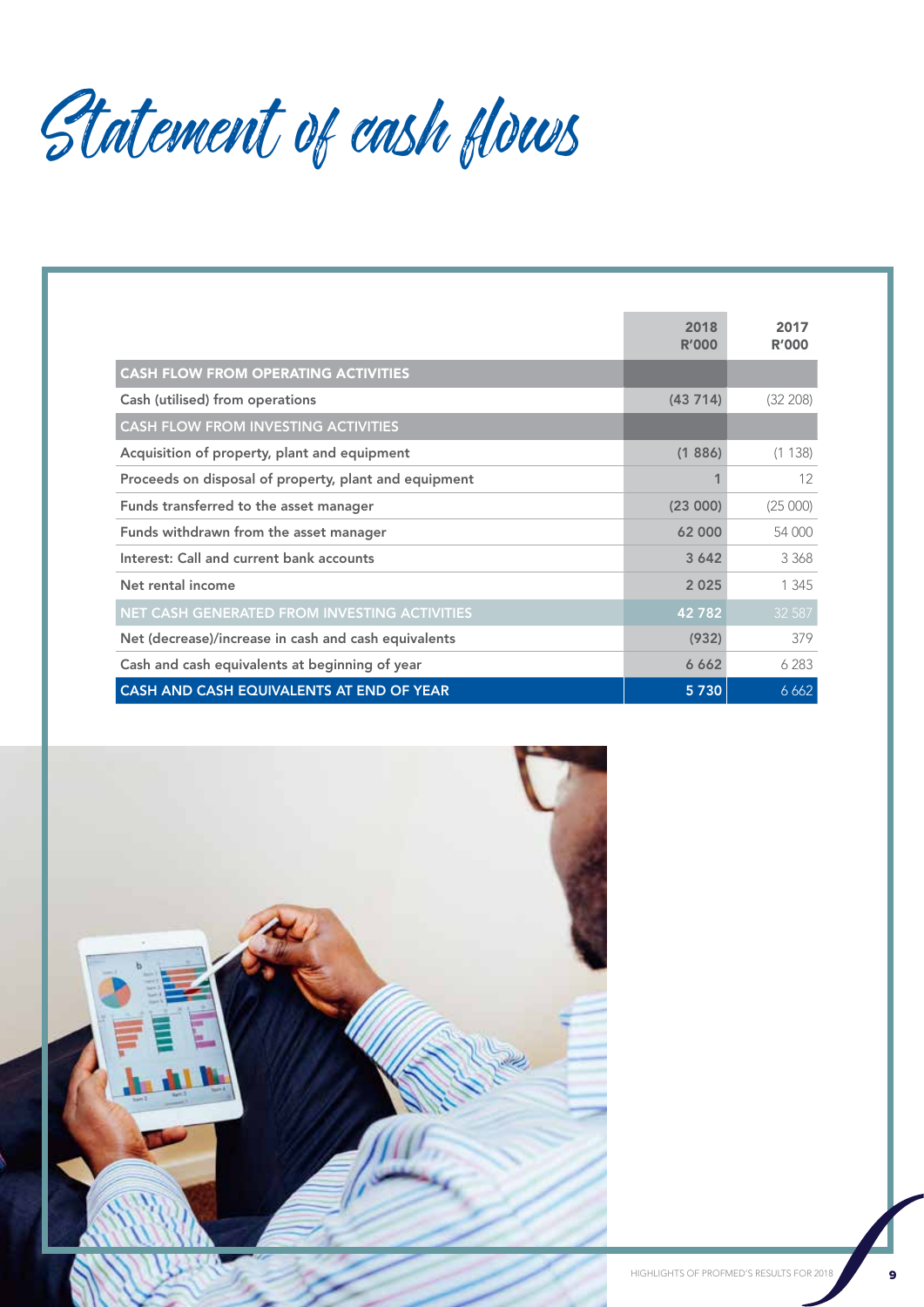Statement of comprehensive income

|                                                         | 2018<br><b>R'000</b> | 2017<br><b>R'000</b> |
|---------------------------------------------------------|----------------------|----------------------|
| <b>Risk contribution income</b>                         | 1 668 455            | 1 532 948            |
|                                                         |                      |                      |
| RELEVANT HEALTHCARE EXPENDITURE                         | (1499250)            | (1393186)            |
|                                                         |                      |                      |
| <b>RISK CLAIMS INCURRED</b>                             | (1474008)            | $(1\,369\,625)$      |
| Risk claims incurred                                    | (1475089)            | (1371421)            |
| Third-party claim recoveries                            | 1 0 8 1              | 1796                 |
|                                                         |                      |                      |
| Accredited managed healthcare services                  | (26345)              | (23 242)             |
|                                                         |                      |                      |
| NET RECOVERY/(EXPENSE) ON THE RISK TRANSFER ARRANGEMENT | 1 1 0 3              | (319)                |
| Risk transfer arrangement fees                          | (4563)               | (4232)               |
| Claims paid                                             | 5 6 6 6              | 3913                 |
|                                                         |                      |                      |
| <b>GROSS HEALTHCARE RESULT</b>                          | 169 205              | 139762               |
|                                                         |                      |                      |
| Administration and other operational expenditure        | (192546)             | (174375)             |
| <b>Broker service fees</b>                              | (10616)              | (10068)              |
| Net impairment losses on healthcare receivables         | (46)                 | 107                  |
| <b>NET HEALTHCARE RESULT</b>                            | (34003)              | (44574)              |
|                                                         |                      |                      |
| <b>OTHER INCOME</b>                                     | 6 1 4 4              | 73772                |
| Investment income                                       | 6 0 8 3              | 73723                |
| Sundry income                                           | 61                   | 49                   |
|                                                         |                      |                      |
| <b>OTHER EXPENDITURE</b>                                | (7149)               | (6931)               |
| Asset management fees                                   | (7149)               | (6931)               |
|                                                         |                      |                      |

| NET (DEFICIT)/SURPLUS FOR THE YEAR | (35008) | 22 267 |
|------------------------------------|---------|--------|
|                                    |         |        |

## OTHER COMPREHENSIVE INCOME

| l ITEMS THAT MAY BE RECLASSIFIED INTO SURPLUS OR LOSS              | 37 743  |
|--------------------------------------------------------------------|---------|
| Realised gains on financial assets                                 | (15339) |
| Unrealised (loss)/gain on available-for-sale financial assets      | 53 082  |
| Movement in financial assets at fair value through profit and loss |         |

TOTAL COMPREHENSIVE INCOME FOR THE YEAR **ALCOME FOR THE YEAR FOR THE YEAR**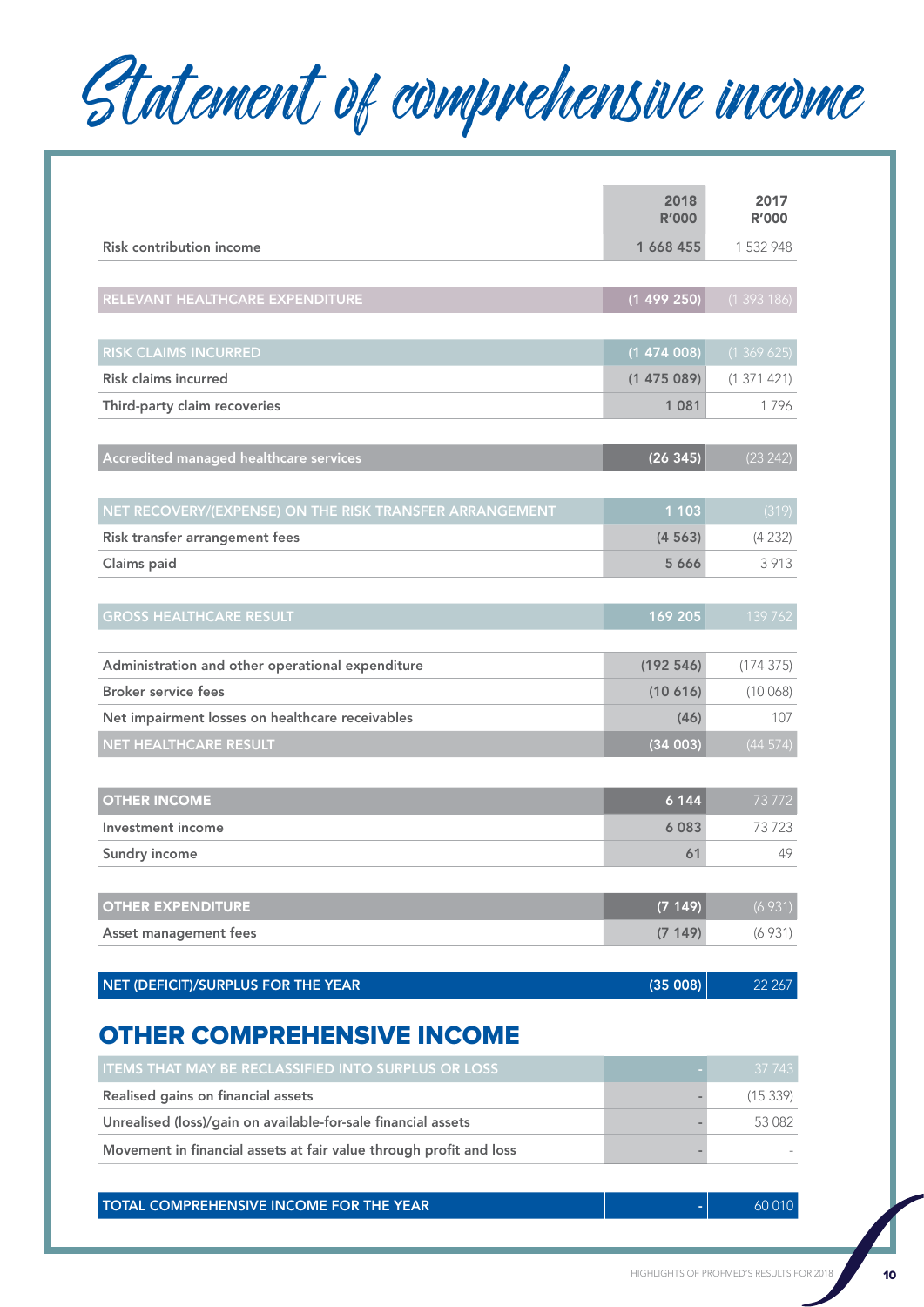Statement of changes in funds and

| ro v vo                                                            | <b>ACCUMULATED</b><br><b>FUNDS</b><br><b>R'000</b> | REVALUATION<br><b>RESERVE FOR</b><br><b>AVAILABLE-</b><br><b>FOR-SALE</b><br><b>FINANCIAL</b><br><b>ASSETS</b><br><b>R'000</b> | <b>TOTAL</b><br><b>MEMBERS'</b><br><b>FUNDS AND</b><br><b>RESERVES</b><br><b>R'000</b> |
|--------------------------------------------------------------------|----------------------------------------------------|--------------------------------------------------------------------------------------------------------------------------------|----------------------------------------------------------------------------------------|
| <b>BALANCE AT 1 JANUARY 2017</b>                                   | 781 802                                            | 23 167                                                                                                                         | 804 969                                                                                |
|                                                                    |                                                    |                                                                                                                                |                                                                                        |
| TOTAL COMPREHENSIVE INCOME FOR THE YEAR                            | 22 267                                             | 37 743                                                                                                                         | 60 010                                                                                 |
| Surplus for the year                                               | 22 267                                             |                                                                                                                                | 22 267                                                                                 |
| Other comprehensive income                                         | $\qquad \qquad -$                                  | 37 743                                                                                                                         | 37 7 43                                                                                |
|                                                                    |                                                    |                                                                                                                                |                                                                                        |
| <b>BALANCE AT 31 DECEMBER 2017</b>                                 | 804 069                                            | 60 910                                                                                                                         | 864 979                                                                                |
| Change in accounting policy                                        | 60 910                                             | (60910)                                                                                                                        |                                                                                        |
| RE-STATED ACCUMULATED FUNDS AT THE<br><b>BEGINNING OF THE YEAR</b> | 864 979                                            |                                                                                                                                | 864 979                                                                                |
|                                                                    |                                                    |                                                                                                                                |                                                                                        |
| TOTAL COMPREHENSIVE INCOME FOR THE YEAR                            | (35008)                                            |                                                                                                                                | (35008)                                                                                |
| (Deficit) for the year                                             | (35008)                                            |                                                                                                                                | (35008)                                                                                |
|                                                                    |                                                    |                                                                                                                                |                                                                                        |
| <b>BALANCE AT 31 DECEMBER 2018</b>                                 | 829 971                                            | $\sim$                                                                                                                         | 829 971                                                                                |

## ANALYSIS OF CARRYING AMOUNTS OF FINANCIAL ASSETS AND LIABILITIES PER CATEGORY

| <b>FINANCIAL ASSETS</b>   | 2018<br><b>R'000</b> | 2017<br><b>R'000</b> |
|---------------------------|----------------------|----------------------|
| Non-current               | 771 552              | 794 969              |
| Current                   | 113 566              | 142791               |
| <b>Amortised cost</b>     | 6875                 |                      |
|                           |                      |                      |
| Cash and cash equivalents | 5 7 3 0              | 6662                 |

# ACCOUNTS RECEIVABLE

| Loans and receivables |  |
|-----------------------|--|
| Insurance receivables |  |

# CURRENT LIABILITIES

| Financial liabilities measured at amortised cost | 2 1 3 6 | 4 664  |
|--------------------------------------------------|---------|--------|
| Insurance payables                               | 80 738  | 99 433 |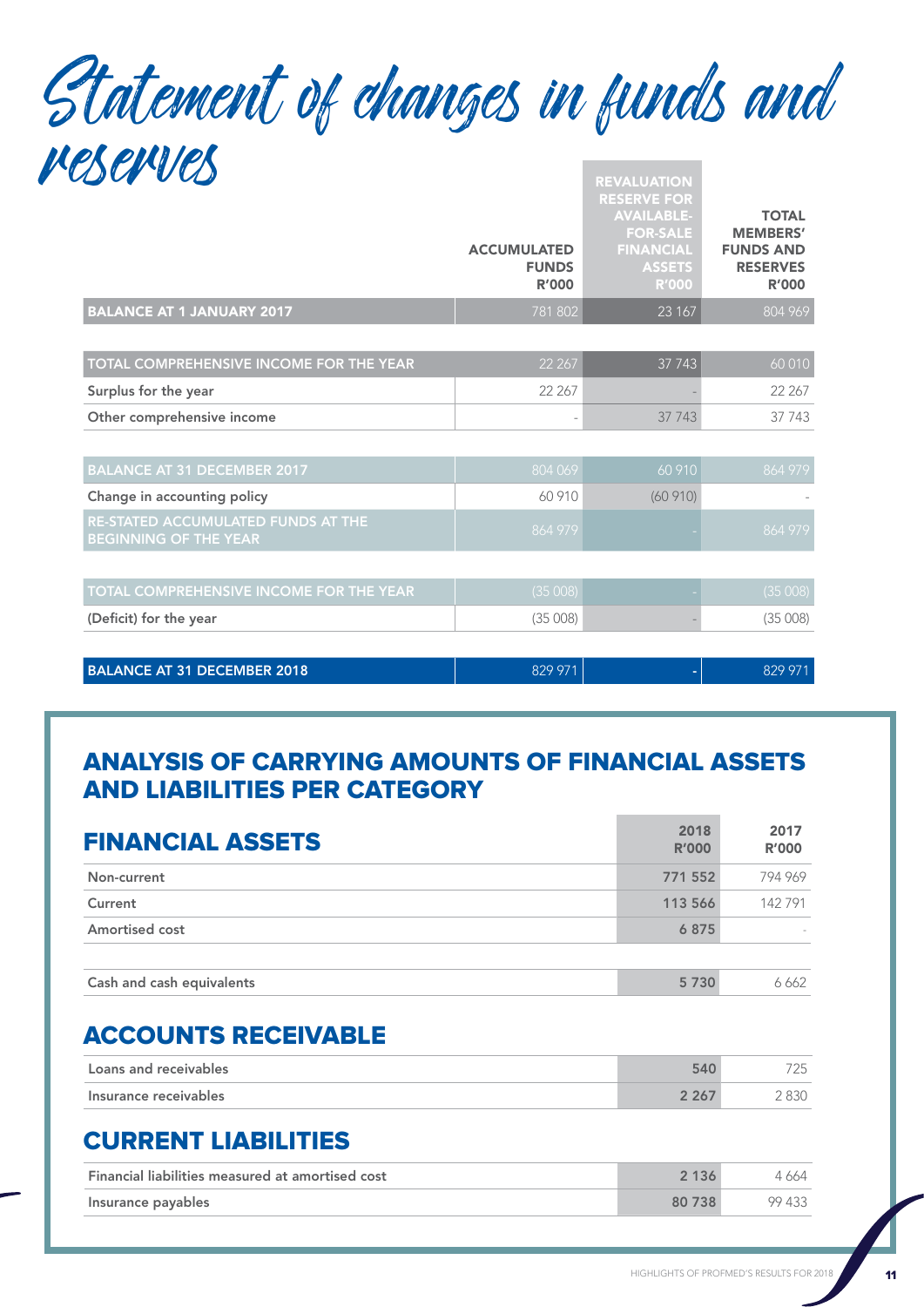

| <b>MOVEMENT IN FINANCIAL ASSETS</b>          | 2018<br><b>R'000</b> | 2017<br><b>R'000</b> |
|----------------------------------------------|----------------------|----------------------|
| <b>Beginning of the year</b>                 | 937 760              | 866 938              |
| Capital contribution                         | 23 000               | 25 000               |
| Withdrawals                                  | (62 000)             | (54000)              |
|                                              |                      |                      |
| <b>TOTAL (LOSS)/GAIN</b>                     | (58700)              | 53 082               |
| Net realised (loss)/gain on financial assets | (4258)               | 15 3 39              |
| Unrealised fair value (loss)/gain            | (54 442)             | 37 743               |
|                                              |                      |                      |
| Asset management fees                        | (7149)               | (6931)               |
| Interest                                     | 43 310               | 40 222               |
| <b>Dividends</b>                             | 15 7 7 2             | 13 4 4 9             |
| FAIR VALUE AT THE END OF THE YEAR            | 891 993              | 937 760              |
|                                              |                      |                      |
| Less current portion                         | (120 441)            | (142791)             |
|                                              |                      |                      |

NON-CURRENT PORTION AT YEAR-END **1994 100 NON-CURRENT PORTION AT YEAR-END** 



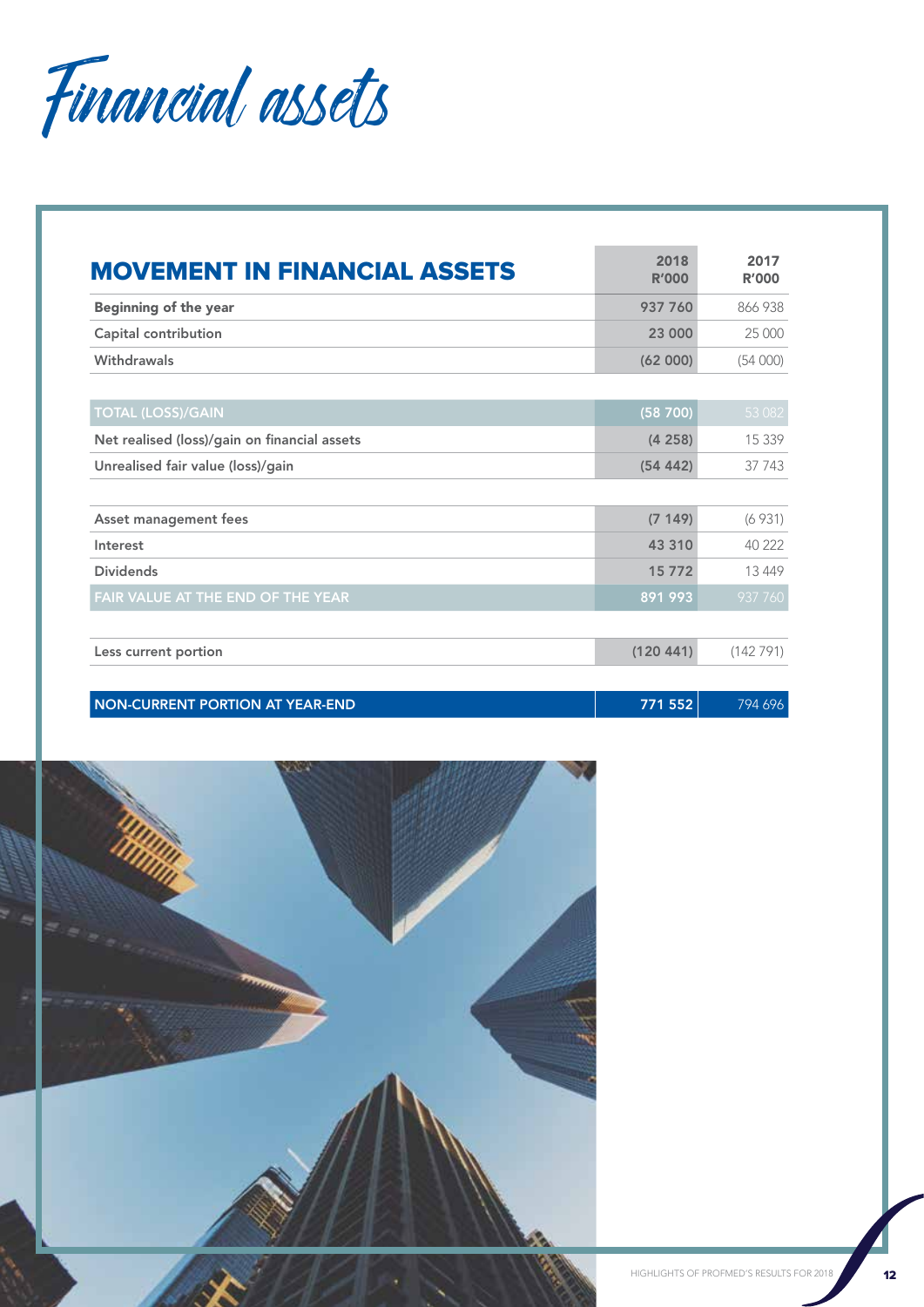

## FINANCIAL ASSETS AT FAIR VALUE THROUGH PROFIT AND LOSS

| <b>NON-CURRENT</b>                | 2018<br><b>R'000</b> | 2017<br><b>R'000</b> |
|-----------------------------------|----------------------|----------------------|
| <b>Equity securities</b>          | 391 979              |                      |
| <b>Bonds and cash instruments</b> | 379 573              |                      |
| <b>I TOTAL NON-CURRENT</b>        | 771 552              |                      |

## CURRENT

| Money market                      | 94 694   | $\sim$                   |
|-----------------------------------|----------|--------------------------|
| <b>Bonds and cash instruments</b> | 18 7 8 2 | $\overline{\phantom{a}}$ |
| <b>I TOTAL CURRENT</b>            | 113 566  |                          |

## FINANCIAL ASSETS PREVIOUSLY CLASSIFIED AS AVAILABLE-FOR-SALE

| <b>NON-CURRENT</b>         | 2018<br><b>R'000</b> | 2017<br><b>R'000</b> |
|----------------------------|----------------------|----------------------|
| <b>Equity securities</b>   |                      | 396 701              |
| Bonds and cash instruments |                      | 398 268              |
| <b>TOTAL NON-CURRENT</b>   |                      | 794 969              |

# CURRENT

| Money market               | 125 330 |
|----------------------------|---------|
| Bonds and cash instruments | 7 461   |
| <b>TOTAL CURRENT</b>       | 142 791 |

Financial assets at fair value are denominated in RSA Rand. Money market instruments redeemable in three months or less are classified as financial assets at fair value through profit and loss and financial assets at amortised costs. None of the financial assets at fair value are past due.

# FINANCIAL ASSETS HELD AT AMORTISED COST

| <b>CURRENT</b>   | 2018<br><b>R'000</b> | 2017<br><b>R'000</b> |
|------------------|----------------------|----------------------|
| Cash instruments | 6875                 | $\sim$               |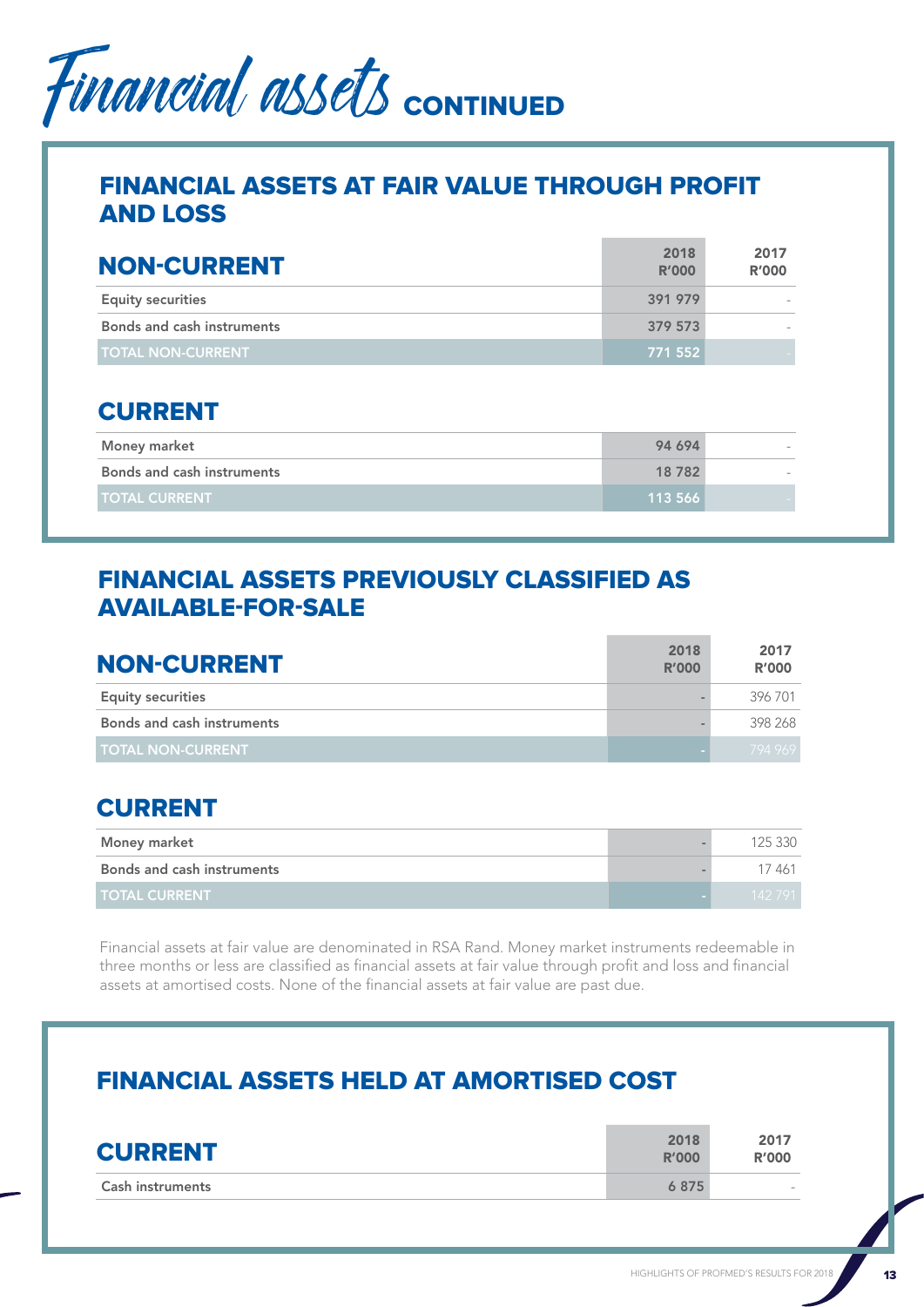

 $\overline{\circ}$ 

B  $\frac{A}{c}$   $\frac{D}{C}$ 

### CONTRIBUTION INCOME MUST BE RECEIVED WITHIN THREE DAYS OF BECOMING DUE

The MSA requires that contributions shall be received within three days of becoming due. There were instances where the Scheme did not receive all contributions as required. This is mainly due to:

- members paying contributions after the third day of becoming due;
- members having insufficient funds in their bank accounts at the time of collection; and
- members exiting without informing the Scheme.

We do, however, actively pursue contributions not received within three days.

### FINANCIAL SOUNDNESS OF BENEFIT OPTIONS

In 2018, three of our options had deficits. This was caused by the limitations placed on the contribution increases by the CMS, together with the consideration of the potential impact on members and the Scheme in terms of buy-down risk and loss of members. These options remain financially sound as they are supported by the remaining options and sufficient income from reserves.

## PAYMENT OF CLAIMS WITHIN 30 DAYS OF RECEIPT

The MSA requires that a valid claim submitted to the Scheme must be paid within 30 days after the day on which the claim is received. In limited instances claims were paid after this timeframe, mostly as a result of incorrect coding by service providers.

## INVESTMENT IN MEDICAL SCHEME ADMINISTRATORS

The MSA requires that no medical scheme shall invest any of its assets in a medical scheme administrator. The Scheme, through its collective investments, has indirect investments in medical scheme administrators and has received exemption from this section of the MSA.





### LIMITATION OF EXPOSURE TO EQUITIES

The MSA requires that medical schemes shall invest no more than 40% of reserves in South African equities. The CMS, however, granted exemption to Profmed to invest up to 50% of its reserves in South African equities.

### LIMITATION OF EXPOSURE TO CREDIT-LINKED INSTRUMENTS

The Regulations to the MSA require that medical schemes may not hold credit-linked instruments which were reclassified into restricted categories by the CMS. In terms of Circular 6 of 2017 issued on 1 February 2017, certain asset instruments were reclassified by the CMS into category 7 (restricted category) of Annexure B of the Regulations as at 31 December 2016, which caused the Scheme to become non-compliant. Profmed's asset managers have engaged the CMS, who indicated that Credit Linked Floating Rate Notes may be classified outside of category 7, but this will result in non-compliance with the CMS' Circular 7 of 2018. If the instruments are classified in terms of Circular 7 of 2018 the Scheme would be non-compliant in terms of assets held under category 7(b) as there should be no investment in this category according to the Regulations. The relevant investment houses and insurance bodies continue to engage with the CMS to find a solution to this dilemma. If this cannot be resolved, Profmed will take the necessary steps to become compliant.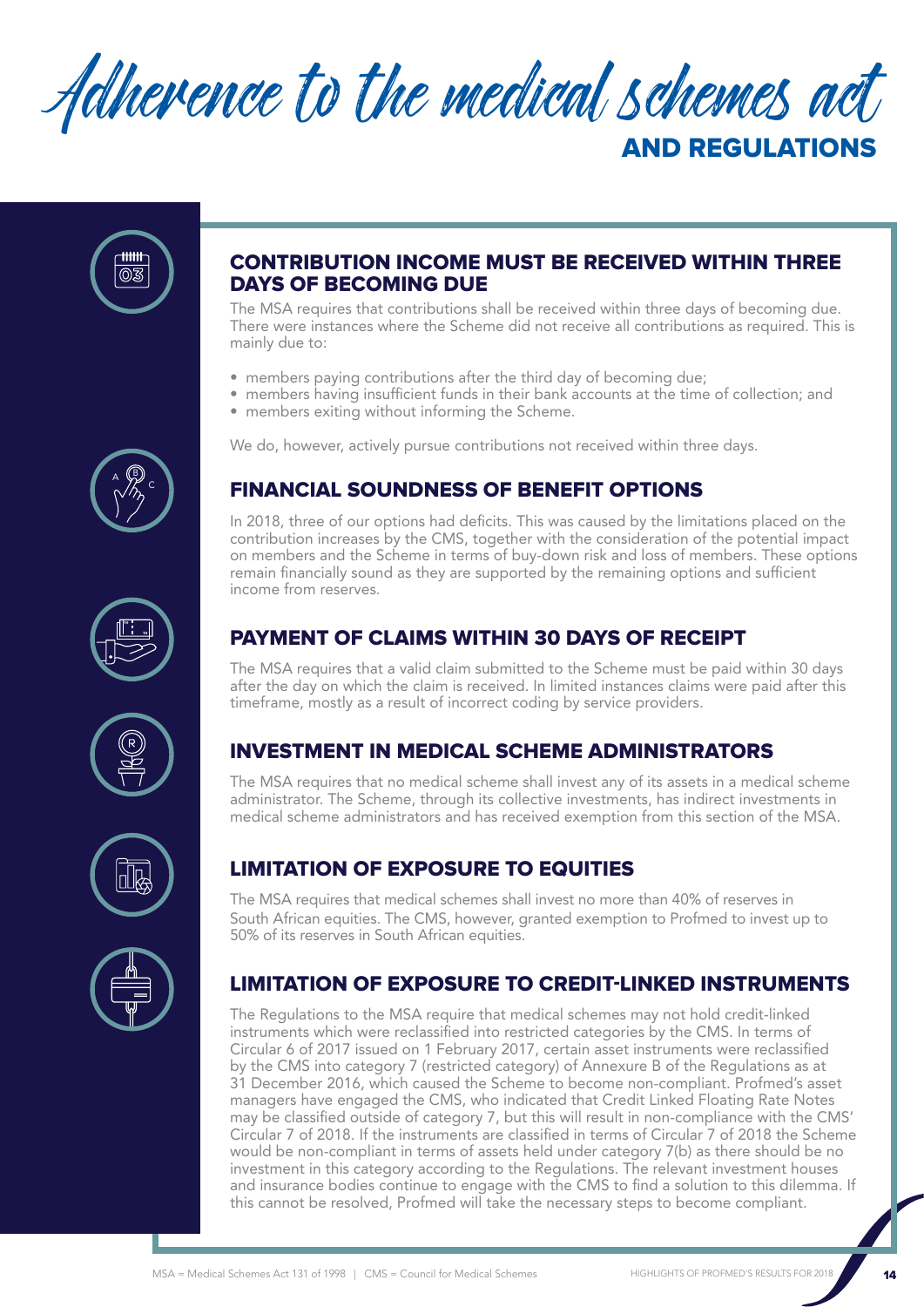Wotice of annual general meeting

Notice is hereby given that the 48<sup>th</sup> Annual General Meeting of the members of Profmed will be held at Profmed Place, 15 Eton Road, Parktown, Johannesburg on Tuesday 4 June 2019 at 15:30.

### **AGENDA**

- 1. To receive and adopt the annual financial statements for the year ended 31 December 2018 (including the reports of the trustees, the Audit and Risk Committee and the auditor).
- 2. To re-appoint PricewaterhouseCoopers Inc. as the auditor of Profmed for 2019/20 in terms of rule 27 of the Rules of Profmed.
- 3. To accept the Profmed Remuneration Policy by means of a non-binding advisory vote.
- 4. To approve the remuneration of trustees for the 2019/20 year.
- 5. To announce the election of three (3) trustees in accordance with rule 20.1.2 of the Rules of Profmed.
- 6. To transact such other business as may be transacted at the Annual General Meeting (subject to the Rules of Profmed and in particular rule 28.1.6, and the provisions of the Medical Schemes Act No. 131 of 1998, as amended).

The Remuneration Policy, the trustee remuneration document, and the Form of Proxy are available at www.profmed.co.za.

By order of the Board of Trustees.

Craig W Comrie Principal Officer and Chief Executive 14 May 2019